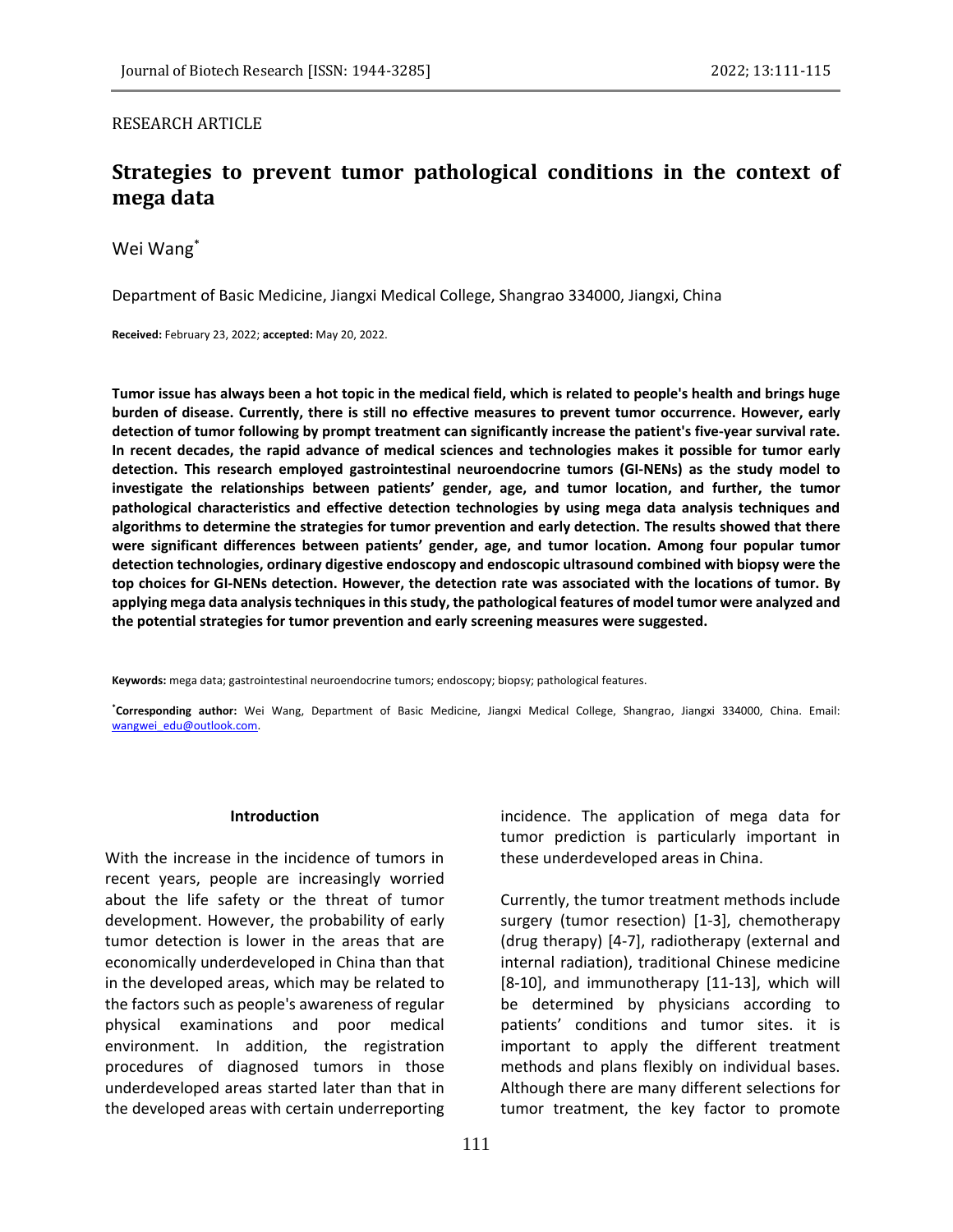patient's five-year survival rate is the early detection and early diagnosis. Many studies have focused on the strategies of tumor prevention in the context of mega data and have achieved significant results [14, 15]. Although there are many related studies on strategies to prevent tumor pathogenesis in the context of mega data, tumors still plague people's healthy lives. The discovery of effective ways to prevent tumors is the main issue that needs to be solved urgently. For the tumor prevention, the potential causes of the tumor including daily lifestyle and personal habits and the appropriate detection methods are the keys to achieve the preventive effect [16- 17]. This study employed gastrointestinal neuroendocrine neoplasms (GI-NENs), a type of malignant tumor that can occur in any part of the digestive tract, as a study model to analyze tumor pathological characteristics and effective detection technologies by using mega data analysis techniques and algorithms to determine the strategies for tumor prevention and early detection.

#### **Materials and methods**

#### **Data resources and collection**

Total 170 cases including 97 males with the average age of 54.23 and 73 females with the average age of 46.19 were included in this study. All patients were diagnosed and pathological confirmed of gastrointestinal neuroendocrine neoplasms in the university affiliated hospital (Shangrao, Jiangxi, China) from 2015 to 2020. The data were collected from the tumor registration system of city's Center for Disease Control and Prevention (Shangrao, Jiangxi, China). The tumor registration included all medical information with tumor reporting authority within city. Tumor classification was performed by using the International Classification of Oncology (ICD-10). The population data was retrieved from city public security bureau. The standardized population rate in China (referred as the bidwinning rate) was adopted by using the standard population age composition of the 2010 China national census.

#### **Data quality control**

According to "Guidebook for Cancer Registration in China" with the referring to the guidelines of the International Association for Cancer Registries (IACR) (uia.org/s/or/en/1100008251), the comprehensive data review and evaluation of the integrity and validity of the registration data were carried out.

#### **Data analysis and statistics**

Network module mining algorithm based on rough fuzzy sets was employed to evaluate the clustering algorithm and the similarity between the prediction module and the reference module [18]. The following formula were applied in this study as the algorithm basis for tumor data clustering, and then, as the key formula for subsequent data analysis.

$$
G(x, y) = \begin{cases} P(x) + P(y) - P(x, y) \\ (P(x) + P(y))/2 \end{cases}
$$
  

$$
P(x, y) = P(x) + P(y | x)
$$

The data were analyzed by using SPSS 26.0 (IBM, Armonk, New York, USA) and Microsoft Excel (Microsoft, Redmond, Washington, USA). The data were subjected to independent sample ttest. The statistically significant was determined when *P* < 0.05 to analyze the relevant data and determine the strategy for tumor prevention.

#### **Results and discussion**

### **Patients' data**

The numbers of patients with gastrointestinal neuroendocrine neoplasms (GI-NENs) in each individual year were shown in Figure 1. The tumor incident numbers demonstrated an increased trend through the time. The largest number of GI-NENs patients (43 cases) in this particular hospital was shown in 2019, while the smallest number of patients(13 cases) was found in 2015. In addition, the largest number of male patients (28 cases) was in 2020, while the largest number of female patients (24) was in 2019.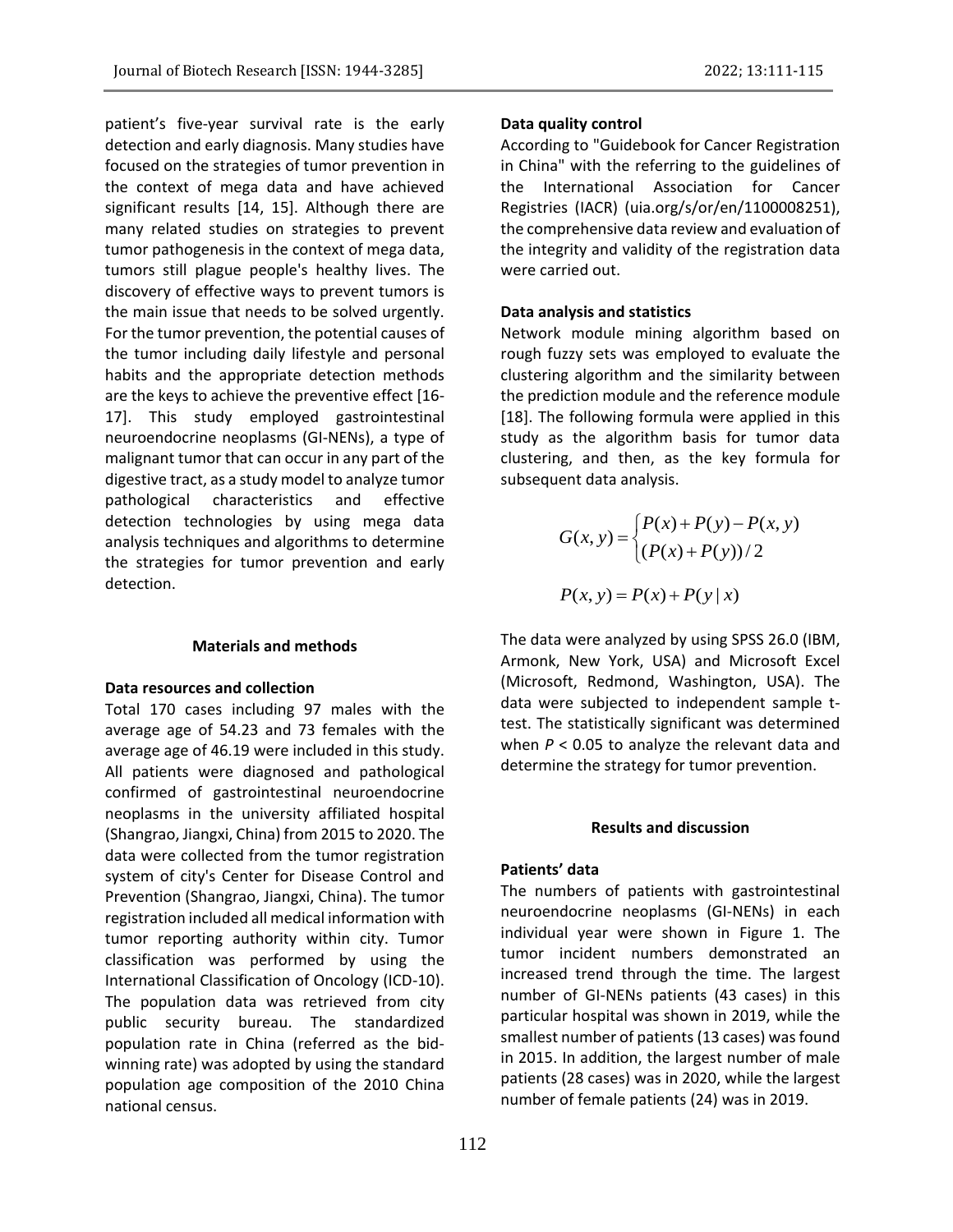

**Figure 1.** The distribution trend of the number of patients.

**Table 1.** The gender distribution of GI-NENs in different sections of the digestive tract.

|               | <b>Esophagus</b> | <b>Stomach</b> | <b>Duodenum</b> | <b>Small intestine</b> | The large intestine | Total |
|---------------|------------------|----------------|-----------------|------------------------|---------------------|-------|
| <b>Male</b>   |                  |                | ᆠ               |                        |                     | ۵7    |
| <b>Female</b> |                  |                | 10              |                        | 54                  |       |
| Total         |                  |                |                 |                        | 1 7 1<br>┸᠘┸        | 170   |

**Table 2.** The age distribution of GI-NENs in different locations of the digestive tract.

|                        | 20-35<br>years old | $36 - 50$<br>years old | $51 - 65$<br>years old | 66-80<br>years old | 81-95<br>years old | <b>Total</b> |
|------------------------|--------------------|------------------------|------------------------|--------------------|--------------------|--------------|
| <b>Esophagus</b>       |                    |                        |                        |                    |                    | 10           |
| <b>Stomach</b>         |                    |                        |                        |                    |                    | 22           |
| Duodenum               |                    |                        |                        |                    |                    | 25           |
| <b>Small intestine</b> |                    |                        |                        |                    |                    |              |
| Colon                  |                    |                        |                        |                    |                    | 16           |
| Rectum                 | 13                 | 25                     | 33                     | 22                 | 14                 | 107          |
| <b>Total</b>           | 24                 | 39                     | 60                     | 42                 | 23                 | 188          |

# **The relationship between patient's gender, age and tumor location**

Table 1 demonstrated the relationship between patient's gender and the tumor locations. There were 97 male patients (57.06%) and 73 female patients (42.94%). Among them, the subtotal of 7 (4.12%), 17 (10%), 21 (12.35%), 4 (2.35%), and 121 (71.18%) cases with tumors presented in esophagus, stomach, duodenum, small intestine,

and large intestine, respectively. The large intestine was the location with the most tumor presented, while the small intestine was the least tumor presented location in both genders. Esophagus, stomach, and large intestine were the higher tumor incident sites in male patients than that of female patients. Table 2 showed that the youngest onset age was 20 years old, and the number of patients between 51-65 years old was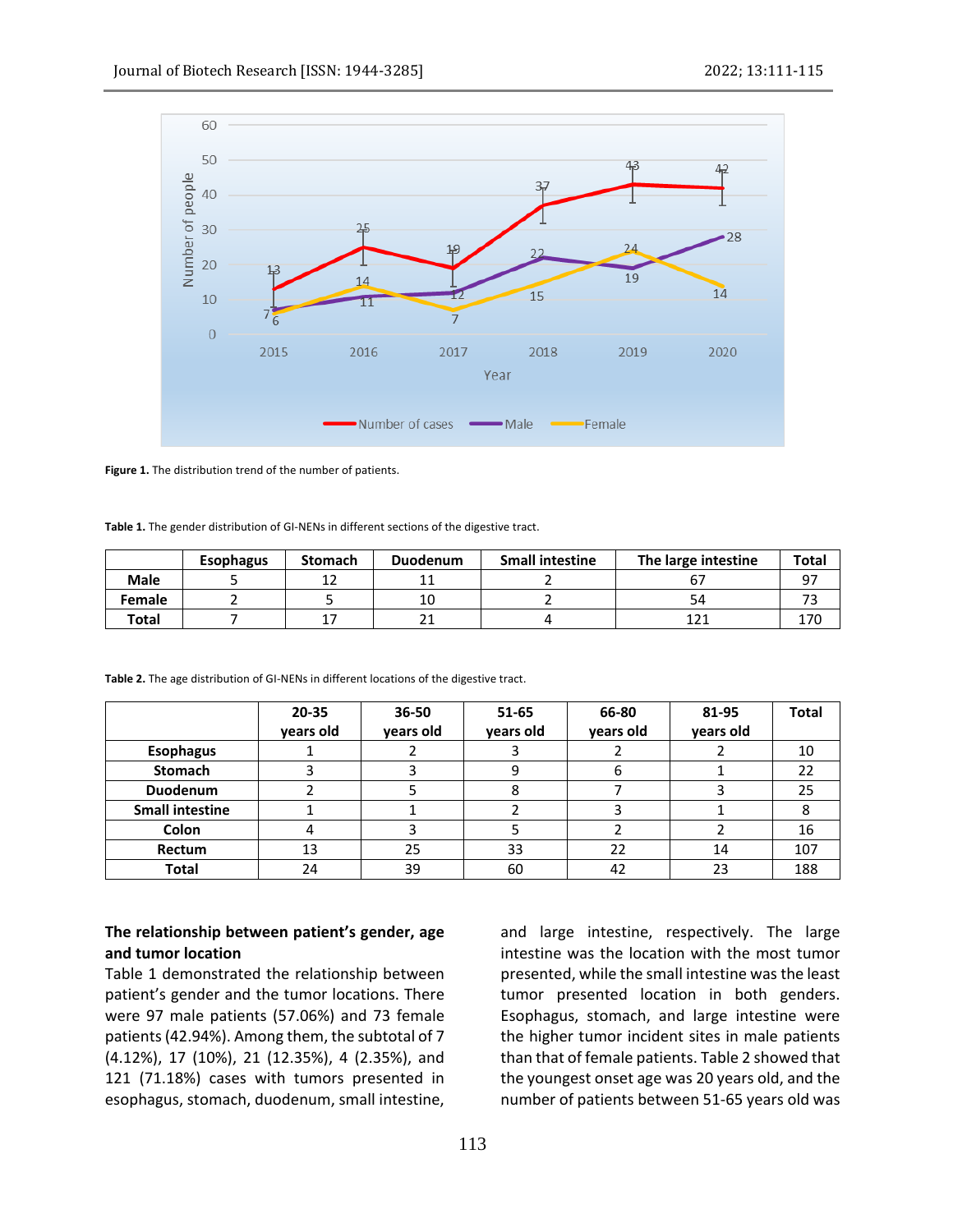|                   | No. of patient | No. of detection | No. of no detection | <b>Detection rate</b> |
|-------------------|----------------|------------------|---------------------|-----------------------|
| Endoscope         | 163            | 159              |                     | 98.82%                |
| rт                | 49             | 34               |                     | 71.23%                |
| <b>Ultrasound</b> | 26             |                  | 1 Q                 | 25.16%                |
| <b>EUS</b>        | 143            | 137              |                     | 97.17%                |

**Table 3.** Comparison of detection rates for various diagnostic methods.

**Table 4.** Pathological findings under the endoscopy.

| Location               | <b>Pathological findings</b> | <b>Number of patients</b> | Detection rate (%) |  |
|------------------------|------------------------------|---------------------------|--------------------|--|
| <b>Esophagus</b>       | Ulcer changes or bulges      |                           | 46.97              |  |
| <b>Stomach</b>         | Mucosal bulge                |                           | 53.06              |  |
|                        | Malignant ulcer              | 10                        | 59.93              |  |
|                        | Digital polyp                | 11                        | 14.88              |  |
| Duodenum               | ulcer                        | 4                         | 24.91              |  |
|                        | Lumps                        | 4                         | 99.96              |  |
| <b>Small intestine</b> | Intestinal neoplasms         |                           | 22.02              |  |
| The large intestine    | Intestinal neoplasia         | 25                        | 77.95              |  |
|                        | Mucosal bulge                | 97                        | 99.98              |  |

the largest group accounting for 31.91% of total cases. In addition, rectum was the most popular site for GI-NENs development through all age groups comparing to the other sites in the digestive tract. A significant age difference with the average age of male patients older than that of females was observed ( $P = 0.01$ ) indicating that female might be susceptible to GI-NENs in early ages. Further, the average age of upper digestive tract GI-NENs was about 59.02 years old while the average age of lower digestive tract GI-NENs was about 46.42 years old (*P* < 0.01) indicating that lower digestive tract was easier to develop GI-NENs in the younger age than that in upper gastrointestinal tract.

## **Comparison of detection rates among different diagnostic technologies**

The tumor detection rates of various diagnostic methods were shown in Table 3. Total 159 patients went through ordinary digestive endoscopy with the detection rate of 98.82%. 49 patients received computed tomography (CT) with the detection rate of 71.23%. Only 26 patients went through simple ultrasound examination with the detection rate of 25.16%, while 143 patients received endoscopic

ultrasound (EUS) with the tumor detection rate of 97.17%. By comparing the tumor detection rates of above mentioned four diagnostic technologies, ordinary digestive endoscopy or EUS were the top choice for the diagnosis of suspected gastrointestinal neuroendocrine tumors. Total 168 patients who received ordinary digestive endoscopy and/or EUS had biopsies. The pathological findings were shown in Table 4 and the detection rate of each pathological finding was calculated. The results demonstrated that endoscopic biopsy with the following pathological diagnosis was useful for gastrointestinal neoplasm detection. However, the pathological detection rates were various in the different sections along the gastrointestinal tract with the higher detection rates on both upper gastrointestinal tract (esophagus, stomach, duodenum) and the large intestine and rectum sections than that in the small intestine.

#### **Strategies for tumor prevention**

Tumor development involves both exogenous and endogenous factors, which include inhalation of haze or smoking and accidently intaking of chemical substances or carcinogens during daily life and/or some special occupations